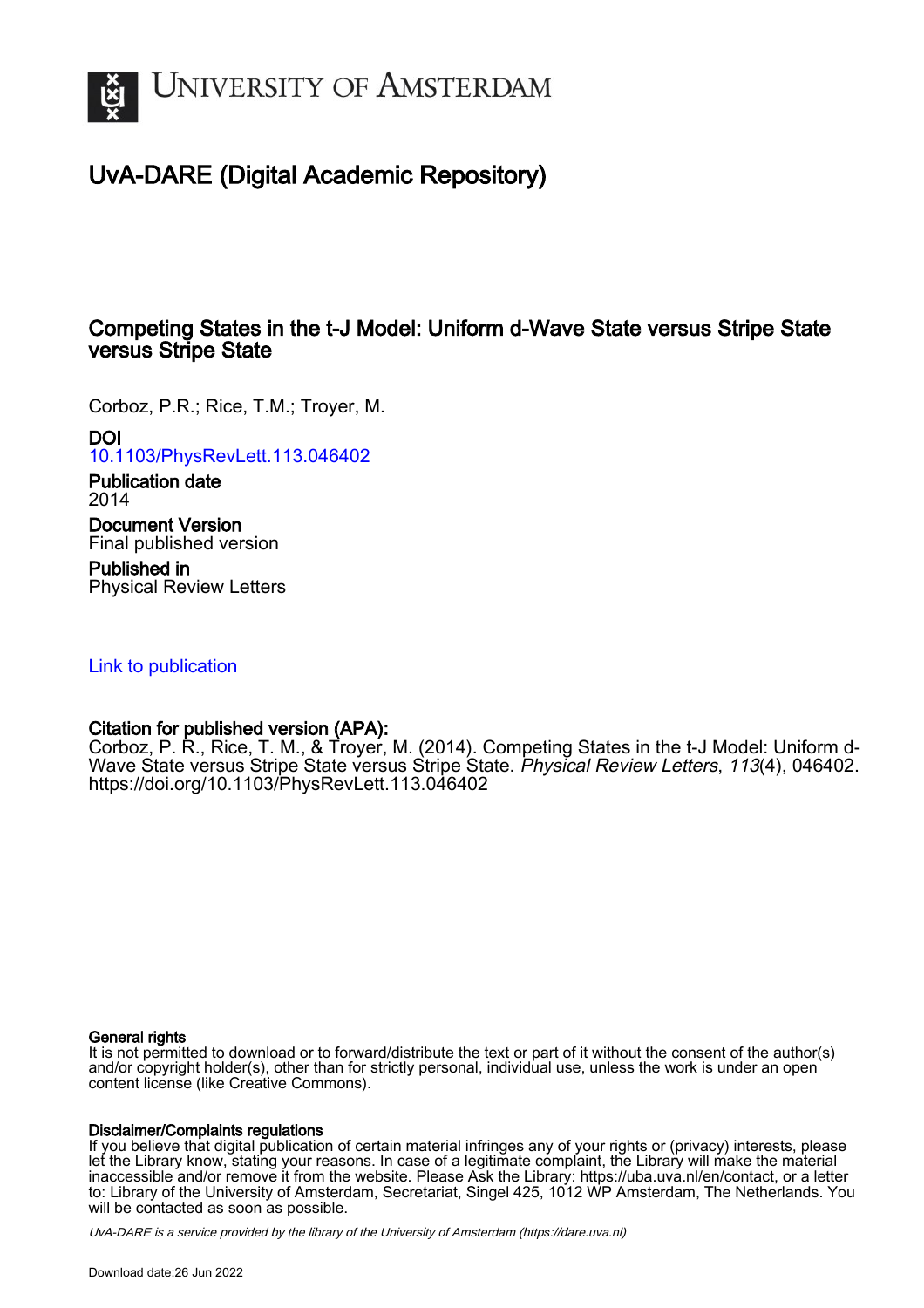#### Competing States in the t-J Model: Uniform d-Wave State versus Stripe State

Philippe Corboz,<sup>1,2</sup> T. M. Rice,<sup>1</sup> and Matthias Troyer<sup>1</sup>

<sup>1</sup>Theoretische Physik, ETH Zurich, 8093 Zurich, Switzerland

2 Institute for Theoretical Physics, University of Amsterdam, Science Park 904, Postbus 94485, 1090 GL Amsterdam, Netherlands

(Received 18 February 2014; published 25 July 2014)

Variational studies of the t-J model on the square lattice based on infinite projected-entangled pair states confirm an extremely close competition between a uniform d-wave superconducting state and different stripe states. The site-centered stripe with an in-phase  $d$ -wave order has an equal or only slightly lower energy than the stripe with antiphase d-wave order. The optimal stripe filling is not constant but increases with  $J/t$ . A nematic anisotropy reduces the pairing amplitude and the energies of stripe phases are lowered relative to the uniform state with increasing nematicity.

DOI: [10.1103/PhysRevLett.113.046402](http://dx.doi.org/10.1103/PhysRevLett.113.046402) PACS numbers: 71.10.Fd, 71.10.Hf, 71.27.+a

The discovery of high-temperature superconductivity in the cuprates stimulated intense study of the t-J model [\[1\]](#page-4-0)—the strong coupling limit of the Hubbard model [\[2,3\]](#page-4-1), on a square lattice. But open issues remain concerning the phase diagram at underdoping, especially with regard to the stability and form of stripe phases. Initially, these were considered to be simple charge- and spin-density waves with enhanced hole doping along  $\pi$ -domain walls in an antiferromagnetic (AF) background at a filling of one hole per unit length per stripe [\[4](#page-4-2)–7]. Later theoretical work found that half-filled stripes with coexisting  $d$ -wave superconducting (SC) order [\[8,9\]](#page-5-0), or even more complex order with intertwined domain walls in both the AF and d-wave SC order [\[10\],](#page-5-1) are very close competitors to states with uniform hole density. The proposal by Berg et al. [\[11\],](#page-5-2) that the latter stripe form explained the observation by Li et al. [\[12\]](#page-5-3) of twodimensional superconductivity order over a large temperature range in La<sub>2−x</sub>Ba<sub>x</sub>CuO<sub>4</sub> around  $x = 1/8$ , stimulated further theoretical investigations. Surprisingly, many calculations on the t-J model using a range of different approximations found small energy differences between states with uniform hole density and the stripe states [\[10,13](#page-5-1)–16]. This near degeneracy between states with clearly different ordering suggests an underlying general physical explanation. This interpretation is further supported by the experimental observation of the stripe state in a specific hole density range in some cuprates. (See Refs. [\[17](#page-5-4)–23] for a review).

In this Letter, we use an improved version of the powerful infinite projected entangled-pair states (iPEPS) method on the t-J model. This method yields the lowest energy variational wave functions to date for infinite (or very large) twodimensional systems. It gives remarkably small energy differences for the very different stripe and uniform states. Interestingly, as the accuracy of the method is increased, the energy differences between the competing states become smaller. Our version of the *t*-*J* model ignores the usual nextnearest neighbor hopping for computational simplicity, but this omission did not affect the near degeneracies in the earlier calculations [\[10,14,15\],](#page-5-1) suggesting an underlying general physical explanation, which remains to be uncovered.

The near degeneracy, on the one hand, makes the identification of the true ground state extremely difficult; on the other hand, it implies that the t-J model in the physically relevant regime is at or close to a phase transition between competing phases. So, small additional and/or anisotropic terms in the model can stabilize one phase over the other. Since these additional terms will depend on the particular cuprate compound, it can explain why stripes are only found in certain cuprates. As an example of a modified t-J model, we study the effect of a nematic anisotropy, which can be introduced by the tilting pattern of the  $CuO<sub>6</sub>$  octahedra, e.g., in the lowtemperature tetragonal (LTT) phase of  $\text{La}_{2-x}\text{Ba}_x\text{CuO}_4$  around  $x = 1/8$ , and can confirm that it lowers the energy of the stripe state relative to the uniform state.

Model.—The *t-J* model is given by the Hamiltonian

$$
\hat{H} = -t \sum_{\langle ij \rangle \sigma} (\tilde{c}_{i\sigma}^{\dagger} \tilde{c}_{j\sigma} + \text{H.c.}) + J \sum_{\langle ij \rangle} \left( \hat{S}_i \hat{S}_j - \frac{1}{4} \hat{n}_i \hat{n}_j \right), \quad (1)
$$

with  $\langle ij \rangle$  nearest-neighbor pairs,  $\sigma = \{ \uparrow, \downarrow \}$  the spin index,  $\hat{n}_i = \sum_{i}^{\infty} \hat{c}_{i\sigma}^{\dagger} \hat{c}_{i\sigma}$  the electron density, and  $\hat{S}_i$  the spin 1/2 operator on site *i* and  $\hat{c}_i = \hat{c}_i (1 - \hat{c}_i^{\dagger} \hat{c}_{i\sigma})$ operator on site *i*, and  $\tilde{c}_{i\sigma} = \hat{c}_{i\sigma} (1 - \hat{c}_{i\bar{\sigma}}^{\dagger} \hat{c}_{i\bar{\sigma}})$ .<br> *Method* —Our results are obtained with

Method.—Our results are obtained with (fermionic) iPEPS—a variational tensor network ansatz to efficiently represent two-dimensional ground states in the thermodynamic limit [\[24](#page-5-5)–27]. It can be seen as a natural generalization of matrix product states (the underlying ansatz of the density-matrix renormalization group method [\[28\]\)](#page-5-6) to two dimensions. Originally, it was developed for spin systems and, later, was extended to fermionic systems [\[27,29](#page-5-7)–36]. The ansatz consists of a supercell of rank-5 tensors which is periodically repeated on the lattice. Each tensor has a physical index and four auxiliary indices which connect to the nearest-neighboring tensors. The accuracy of the ansatz can be systematically controlled by the bond dimension D of the auxiliary indices (each tensor contains  $3D<sup>4</sup>$  variational parameters). A  $D = 1$  iPEPS simply corresponds to a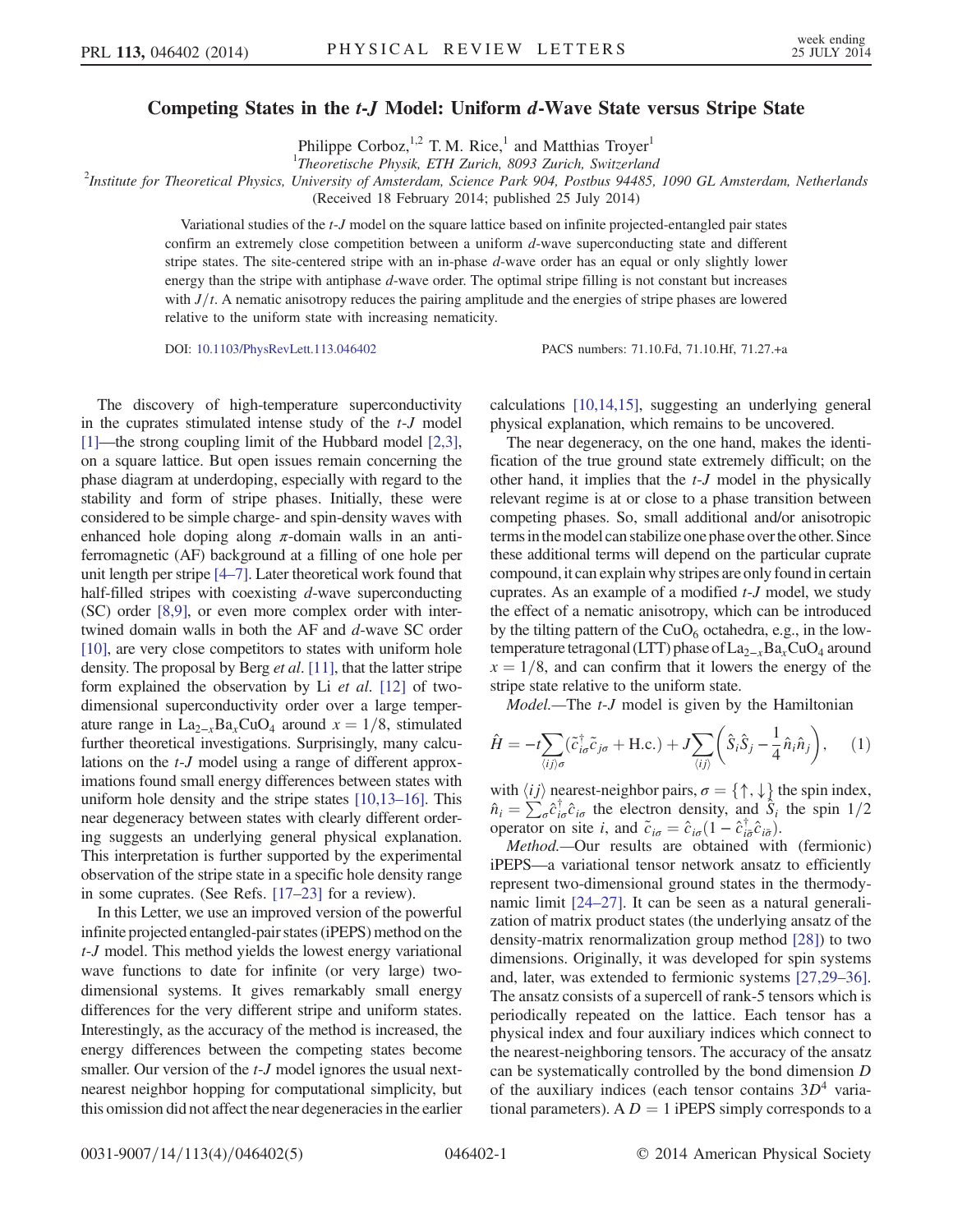site-factorized wave function (product state), and by increasing D, quantum fluctuations (or entanglement) can be systematically added to the state. A similar ansatz has been employed in Ref. [\[37\]](#page-5-8); however, here we use a more accurate optimization scheme (the full update, cf. Ref. [\[27\]](#page-5-7)) to find the best variational parameters. We also push the simulations to larger bond dimensions by exploiting U(1) symmetries [\[38,39\]](#page-5-9) and a more efficient contraction method (see Supplemental Material [\[40\]\)](#page-5-10).

We compare various competing low-energy states in the t-J model by using different supercell sizes in iPEPS, e.g., a uniform state with  $d$ -wave SC order coexisting with  $AF$ order at low doping, and different types of stripe states, with examples presented in Fig. [1.](#page-2-0) Each panel shows several order parameters computed with iPEPS: the hole density  $\delta_i = 1 - \langle \hat{n}_i \rangle$  and the local magnetic moment  $\hat{S}_i^z$  on each site *i* and the singlet pairing amplitude  $\Delta = \langle \hat{c}_1, \hat{c}_2 \rangle$ each site *i*, and the singlet pairing amplitude  $\Delta = \langle \hat{c}_{i\uparrow} \hat{c}_{j\downarrow} - \hat{c}_{i\uparrow} \hat{c}_{j\downarrow} \rangle$  $c_{j\downarrow}\hat{c}_{i\uparrow}/\sqrt{2}$  between neighboring sites *i* and *j*.<br>*Iniform d-wave state* —We first discuss

Uniform d-wave state.—We first discuss the results obtained with an iPEPS consisting of only two tensors, one for each sublattice, for  $J/t = 0.4$ . The lowest energy state we find with this ansatz has a uniform charge distribution and a d-wave SC order, coexisting with AF order at low doping (see [U] in Fig. [1\)](#page-2-0). A similar state has been found in several previous studies[\[10,46](#page-5-1)–52]; however, here we obtain a lower variational energy for this state than the best result from fixednode Monte Carlo (FNMC) calculations combined with two Lanczos steps (FNMC  $+ 2L$ ) [\[52\],](#page-5-11) see Fig. [2\(a\)](#page-2-1). For example,

<span id="page-2-0"></span>

FIG. 1 (color online). Competing low-energy states in the t-J model found with iPEPS simulations using different supercells  $(J/t = 0.4)$ . The diameter of the red dots (length of the arrows) is proportional to the local hole density (local magnetic moment) with average values given by the first (second) row of numbers below a panel. The width of a bond between two sites scales with the (singlet) pairing amplitude on the corresponding bond with a different sign in the horizontal and vertical direction indicated by the two different colors. Uniform  $(U)$  d-wave superconducting state with coexisting antiferromagnetic order ( $\delta \sim 0.1$ ,  $D = 14$ ), where two different tensors for the two sublattices have been used. A site-centered vertical stripe state of width  $W = 5$  (W5) with inphase d-wave order in a 5 × 2 supercell ( $\delta \sim 1/8$ , D = 14). A sitecentered stripe state of width  $W = 5$  with antiphase d-wave order (W5AP) in a  $10 \times 2$  supercell ( $\delta \sim 1/8$ ,  $D = 10$ ). A fully-doped  $(\rho_l = 1)$ , insulating diagonal (Diag) stripe in a  $L \times L$  cell using L different tensors at a doping  $\delta = 1/L$  (here  $L = 5$ ,  $D = 14$ ). We considered sizes up to  $L = 11$ .

at doping  $\delta = 0.12$ , we find an energy per hole  $E_{\text{hole}} =$  $(E_s - E_0)/\delta = -1.578t$  for  $D = 14$ , where  $E_s$  is the energy per site and  $E_0 = -0.467775$  the value at zero doping taken from Ref. [\[53\]](#page-5-12). This value is considerably lower than  $E_{\text{hole}} =$  $-1.546t$  obtained for a system with  $N = 162$  in Ref. [\[52\]](#page-5-11), where the energy increases with system size.

In Fig. [2\(b\)](#page-2-1), we present results for the singlet pairing amplitude  $\Delta$  of the uniform state as a function of doping, for  $D = 6$ ,  $D = 12$ , and the extrapolated data in  $1/D$  (see the Supplemental Material [\[40\]](#page-5-10) for additional data). It is suppressed with increasing  $D$ , but tends to a finite value in the infinite D limit,  $\Delta \approx 0.025$  for  $\delta = 0.12$ . The local magnetic moment  $m$  shown in Fig.  $2(c)$  decreases rapidly with doping, and is also suppressed with increasing D. For  $\delta \lesssim 0.1$  the extrapolated value of m in  $1/D$  is finite, but it vanishes for larger  $\delta$ . Thus, we find coexisting  $d$ -wave and antiferromagnetic order for  $\delta \lesssim 0.1$  in close agreement with previous results [\[10,47](#page-5-1)–52].

Stripe states.—Next we focus on vertical stripe states, which are obtained with supercells of size  $P \times 2$  with P the periodicity of the stripe. Each stripe has a certain width W given by the periodicity of the charge density wave order (which is not necessarily equal to  $P$ ), and a filling measured

<span id="page-2-1"></span>

FIG. 2 (color online). (a) Energies of the competing states as a function of inverse bond dimension for  $\delta = 0.12$ . The horizontal lines show the best fixed-node Monte Carlo result (with two Lanczos steps) from Ref. [\[52\].](#page-5-11) (b)–(c) Order parameters of the uniform  $d$ -wave state as a function of doping: (b) the pairing amplitude  $\Delta$  and (c) the local magnetic moment m. The extrapolated values have been obtained from a linear extrapolation of the finite D data, which provides a rough estimate of the order parameters in the infinite  $D$  limit. (d) Order parameters of the W5 stripe state as a function of inverse D for  $\delta = 0.12$ : the modulation strength of the local hole density  $\Delta n = n_{\text{max}} - n_{\text{min}}$ and of the local magnetic moment  $\Delta m = m_{\text{max}} - m_{\text{min}}$ , where  $n = \langle \hat{n} \rangle$  and  $m = |\langle \hat{S}_z \rangle|$  are evaluated on each lattice site in the supercell. The filled squares show the maximal singlet pairing  $|\Delta|$ . The order parameters decrease with increasing  $D$ , but remain finite in the infinite  $D$  limit. The dashed lines are a guide to the eye.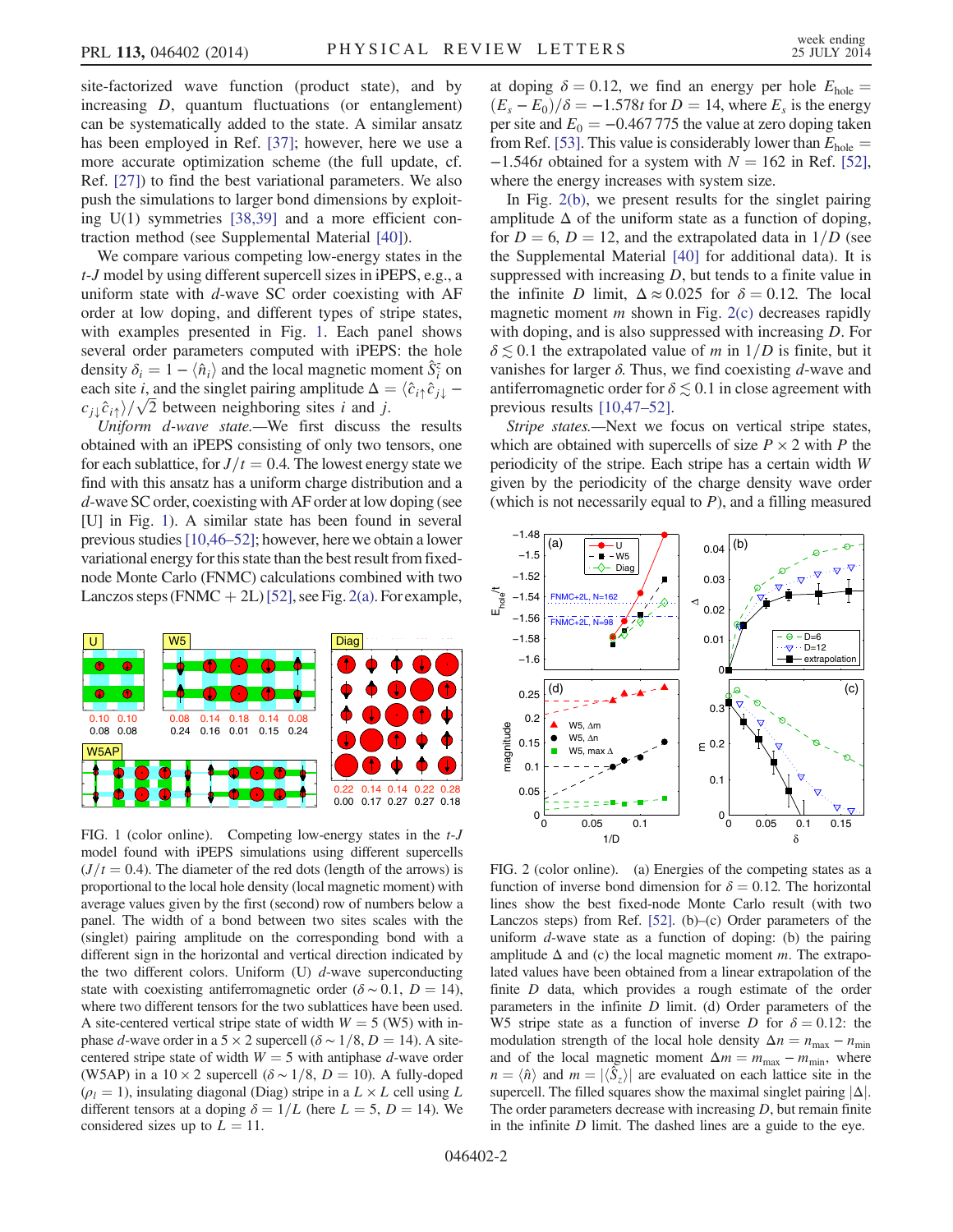in holes per unit length of a stripe,  $\rho_l = W\delta$ . In Refs. [\[8,37\]](#page-5-0), it was found that the preferred width of a stripe increases with decreasing doping (see also the Supplemental Material [\[40\]\)](#page-5-10); i.e., depending on the doping, we need to use different supercell sizes. To simplify the discussion, we will focus on  $W = 5$  stripes in the following which in our calculations are energetically favored for dopings around  $\delta \sim 0.12$  [\[54\].](#page-5-13)

The lowest energy  $W = 5$  stripe we find is the W5 state shown in Fig. [1.](#page-2-0) This state exhibits a modulation in the charge-, spin-, and superconducting order, where the maximal doping is centered on a row of sites, called site-centered stripe (as opposed to bond-centered stripes, see Refs. [\[21,55](#page-5-14)–57] for a discussion). Figure [2\(d\)](#page-2-1) shows that both the amplitudes of the charge and spin modulation decrease with increasing bond dimension D but, then, tend to a finite value in the infinite D limit, which indicates that in this state the stripe order persists in this limit.

The d-wave pairing in the W5 stripe state has the same sign structure on neighboring stripes, i.e., in-phase order. In agreement with previous studies [10,13–[15,58,59\]](#page-5-1), we also find a competing low-energy state which has antiphase order (W5AP in a  $10 \times 2$  $10 \times 2$  supercell shown in Fig. 1) with an energy per hole that is only slightly higher (of the order of 0.001t for  $D = 10$ ) than the in-phase stripe; see the Supplemental Material [\[40\]](#page-5-10) for additional data. Since the energy difference between the two states is very small, it is conceivable that antiphase stripes get stabilized by additional terms (such as a next-nearest neighbor hopping [\[10\]\)](#page-5-1). This further supports the proposal that antiphase ordered stripes are the reason for the lack of 3D superconductivity above  $T = 4$  K in La<sub>2−x</sub>Ba<sub>x</sub>CuO<sub>4</sub> around  $x = 1/8$  [\[12,60\],](#page-5-3) because they lead to a suppression of the interlayer Josephson coupling between the copper-oxygen planes [\[11\].](#page-5-2)

Finally, we also find diagonal stripes with a low energy, e.g., the state shown in the right panel in Fig. [1.](#page-2-0) These states are obtained by using supercells of size  $L \times L$  with L different tensors arranged in a diagonal stripe pattern. These stripes are insulating and have a filling of  $\rho_l = 1$  holes per unit length. However, we will show in the next section that diagonal stripes are energetically unfavorable at large D.

Uniform vs stripe states.—So far, we have found various low energy states in different supercells. Next, we make a systematic comparison of their energies for  $J/t = 0.4$  and  $\delta = 0.12$ , to determine which of the competing states is the true ground state. For a fixed value of  $D = 8$  we find that the uniform state has a higher variational energy than the W5 stripe state, in agreement with previous findings [\[37\]](#page-5-8). Furthermore, it turns out that diagonal, insulating stripes which were not considered in Ref. [\[37\]](#page-5-8)—are even lower in energy for  $D = 8$ . However, from this we cannot conclude that the diagonal stripe state is the ground state, but we must examine how the energies of the competing states change upon increasing  $D$ , shown in Fig.  $2(a)$ : All energies decrease with increasing D, however, with different slopes, such that theW5 stripe state becomes lower in energy than the diagonal stripe state for  $D > 12$ . For  $D = 14$ , the W5 stripe state has the lowest energy, but since the energy of the uniform state decreases faster (at least for  $D < 12$ ) than the energy of the W5 state, it may get lower (or equal) in the large D limit. Such a crossing of energies of competing states as a function of D has already been found in another model [\[61\]](#page-5-15), and it is also a possible scenario for the present case.

Even if we cannot conclusively determine the ground state based on our results, the important message from our data is that the uniform and the vertical stripe state are still strongly competing at considerably lower variational energies than in previous studies for large 2D systems [\[52\]](#page-5-11). Thus, it seems likely that both states play an important role for the low-energy physics of the t-J model, and that small perturbations (e.g., disorder, open boundaries [\[62\]](#page-5-16), etc.) in the system can be enough to stabilize different states. However, our data shows that diagonal stripes are energetically higher than vertical stripes. (We have not found evidence for the stable diagonal stripes observed in experiments [\[19,63\]](#page-5-17) in the low doping limit in the present model.)

Remarks on phase separation.—While it is well established that the  $t-J$  model undergoes phase separation for large  $J/t$  and small doping [\[64](#page-5-18)–69], some previous studies predicted phase separation to occur also in the physically relevant regime  $J/t \sim 0.4$  (see, e.g., [\[48,70\]](#page-5-19)). In our study, we do not find evidence for phase separation, at least not in the doping regime  $\delta \gtrsim 0.08$  (see the Supplemental Material [\[40\]](#page-5-10) for a discussion).

Other values of  $J/t$ .—It is conceivable that the close competition between the uniform and the vertical stripe state may be a specific feature for  $J/t = 0.4$ . This motivated us to do a similar study for other values of  $J/t$  also to check whether we can detect a clear phase transition between the two states as a function of  $J/t$ . However, for small values  $J/t = 0.2$  as well as for large values  $J/t = 0.8$ , we find a qualitatively similar dependence on D as in the  $J/t = 0.4$ case; i.e., the uniform state is higher than the stripe state, but they become closer and closer with increasing D. Thus, the strong competition between the two states can be found for a wide range of  $J/t$ . We also computed the pairing amplitude as a function of  $J/t$ , shown in Fig. [3\(a\)](#page-4-3) for  $\delta = 0.14$ , which increases with  $J/t$  for both states, with almost a linear dependence for the uniform state.

A rather unexpected finding concerns the optimal stripe filling, i.e., the filling at which the energy per hole has a minimum for a stripe of a fixed width. Several previous studies predicted that the minimum is at  $\rho_1 = 0.5$  holes per unit length (i.e., half-filled stripes) [\[8,9,16,37,71\],](#page-5-0) which is in close agreement with our results for  $J/t = 0.4$ . However, here we find that this is only true for  $J/t \sim 0.4$ , and that the optimal stripe filling actually depends continuously on  $J/t$ ; i.e., it is a function of the physical parameters of the system. Figure [3\(b\)](#page-4-3) shows that, for  $J/t = 0.2$ , the optimal  $\rho_l$  is ≈0.35, i.e., smaller than half filling, whereas for  $J/t = 0.8$  the minimum energy per hole is found for a fully doped stripe ( $\rho_l = 1$ ).

Nematic case.—Motivated by the fourfold rotational lattice symmetry breaking in each  $CuO<sub>2</sub>$  layer in the LTT phase of  $La_{2-x}Ba_xCuO_4$  and related compounds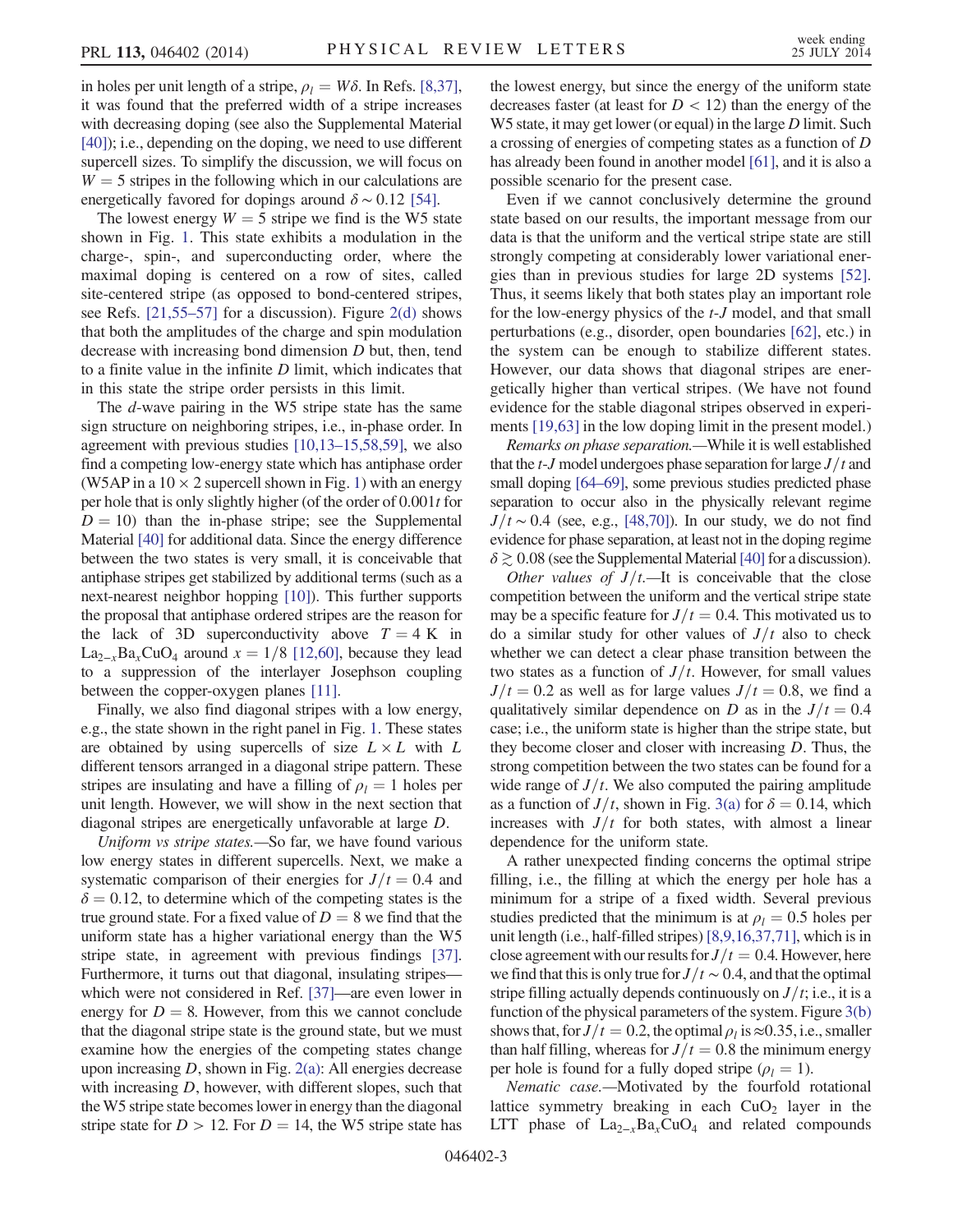<span id="page-4-3"></span>

FIG. 3 (color online). (a) Pairing amplitude as a function of  $J/t$ for  $\delta = 0.14$ ,  $D = 10$ . (b) Optimal stripe filling  $\rho_l = W\delta$  as a function of  $J/t$  ( $D = 10$ ,  $W = 5$ ).

around  $x = 1/8$  we study the effect of a nematic anisotropy in the t-J model. In Fig. [4\(a\),](#page-4-4) we show the results for  $t_x =$ 0.85 $t_v$  and  $J_x = (0.85)^2 J_v$  with  $J_v/t_v = 0.4$ , at a doping  $\delta = 0.1$ . Comparing this with the isotropic case, the vertical W5 stripe state has lowered its energy with respect to the uniform state, which shows that nematicity helps to stabilize the stripe state, in agreement with previous findings [72–[74\].](#page-5-20) We also find that the optimal stripe filling is shifted toward smaller doping, around  $\rho_l \approx 0.4$ ; see the Supplemental Material [\[40\].](#page-5-10)

At low doping, the preferred orientation of the stripe is along the direction with stronger couplings, i.e., the y direction, in this case, as found in Refs. [\[73](#page-5-21)–75] (and in Ref. [\[72\]](#page-5-20) for nonsuperconducting stripes). However, we find that at large doping  $(\delta \gtrsim 0.14)$  it is the opposite orientation which is preferred, i.e., horizontal stripes. This can be understood by looking at the energy contributions in the two spacial directions in the isotropic case (see the Supplemental Material [\[40\]](#page-5-10) for the individual energy contributions): For a vertical stripe around half filling, the exchange term  $E<sup>J</sup>$  is dominant over the kinetic term  $E^{kin}$ , and it is stronger (lower) in the y than in the x direction,  $E_y^{\text{kin}} < E_x^{\text{kin}}$ . Thus, in the nematic case, the stripe can minimize its energy by orienting itself parallel to the direction with stronger couplings. However, for large  $\delta$  it is the transverse kinetic energy  $E_x^{\text{kin}}$  which is dominant, since with increasing doping,  $E<sup>J</sup>$  becomes weaker. Furthermore,

<span id="page-4-4"></span>

FIG. 4 (color online). (a) Energies as a function of inverse bond dimension for  $\delta = 0.1$  in the nematic t-J model with  $J/t = 0.4$ and  $t_x = 0.85t$ . (b) The pairing amplitude of the uniform state decreases with increasing nematicity (here  $(t_x + t_y)/2 = 1$  and  $(J_x/t_x+J_y/t_y)/2 = 0.4$  are kept constant,  $\delta = 0.13, D = 8$ ).

 $E_x^J < E_y^J$  at large doping, so that for the total energy we find  $E_{x}^{\text{tot}} < E_{y}^{\text{tot}}$ . Thus, in the nematic case at large doping it is favorable for the stripe to form perpendicular to the direction with stronger couplings. (A similar conclusion for fully doped stripes has been reached in Ref. [\[72\].](#page-5-20))

Finally, we study the effect of the nematicity on the pairing amplitude, shown in Fig. [4\(b\)](#page-4-4). For both the uniform and the stripe state we find that the pairing amplitude is suppressed with increasing nematicity; i.e., the maximal pairing is obtained in the isotropic case.

Conclusion.—Even with a substantially higher accuracy than in previous studies, and in the limit of an infinite system where boundary and finite size effects are negligible, we still find an extremely close competition between the uniform and the vertical stripe state. The origin of this near degeneracy remains a crucial open question and requires further theoretical investigation. One possibility is that the nearest-neighbor t-J model is at or close to a phase transition which separates the two states; i.e., small additional terms in the Hamiltonian can be enough to stabilize one of the states. These additional terms depend on the particular cuprate compound, and we believe that studying the effect of these terms will explain why stripes appear in certain materials whereas other compounds show no signs of stripes. For example, here we confirmed that a nematic anisotropy, which can be found in the LTT phase of  $La_{2-x}Ba_xCuO_4$ , favors the stripe state over the uniform state.

We have studied the properties of the competing states individually: the uniform state has d-wave order coexisting with antiferromagnetic order for  $\delta \lesssim 0.1$ . The pairing amplitude increases with  $J/t$  approximately linearly and gets suppressed with increasing nematicity. The vertical stripe state is site-centered and has a finite modulation amplitude of the spin and charge order. Stripes with antiphase order have a similar or only slightly higher energy than stripes with in-phase order. In the presence of a nematic anisotropy, the stripe orientation depends on the doping. Finally, we have shown that the optimal stripe filling is not necessarily  $\rho_l = 0.5$ , but depends on  $J/t$ . Therefore, a theory of the physics of stripes should include the optimal stripe filling as a free parameter.

We thank W.-J. Hu, F. Becca, and S. Sorella for providing us their data from Ref. [\[52\]](#page-5-11) and S. Kivelson and E. Fradkin for many useful comments. The support from the Swiss National Science Foundation is acknowledged. The simulations have been performed on the Brutus cluster at ETH Zurich.

- <span id="page-4-1"></span><span id="page-4-0"></span>[1] F. C. Zhang and T. M. Rice, *Phys. Rev. B* 37[, 3759 \(1988\).](http://dx.doi.org/10.1103/PhysRevB.37.3759)
- [2] J. Hubbard, [Proc. R. Soc. A](http://dx.doi.org/10.1098/rspa.1963.0204) 276, 238 (1963).
- <span id="page-4-2"></span>[3] P. W. Anderson, Science 235[, 1196 \(1987\).](http://dx.doi.org/10.1126/science.235.4793.1196)
- [4] D. Poilblanc and T. M. Rice, *Phys. Rev. B* 39[, 9749 \(1989\).](http://dx.doi.org/10.1103/PhysRevB.39.9749)
- [5] J. Zaanen and O. Gunnarsson, Phys. Rev. B 40[, 7391 \(1989\).](http://dx.doi.org/10.1103/PhysRevB.40.7391)
- [6] K. Machida, [Physica \(Amsterdam\)](http://dx.doi.org/10.1016/0921-4534(89)90316-X) 158C, 192 (1989).
- [7] H. Schulz, [J. Phys. \(Paris\)](http://dx.doi.org/10.1051/jphys:0198900500180283300) 50, 2833 (1989).